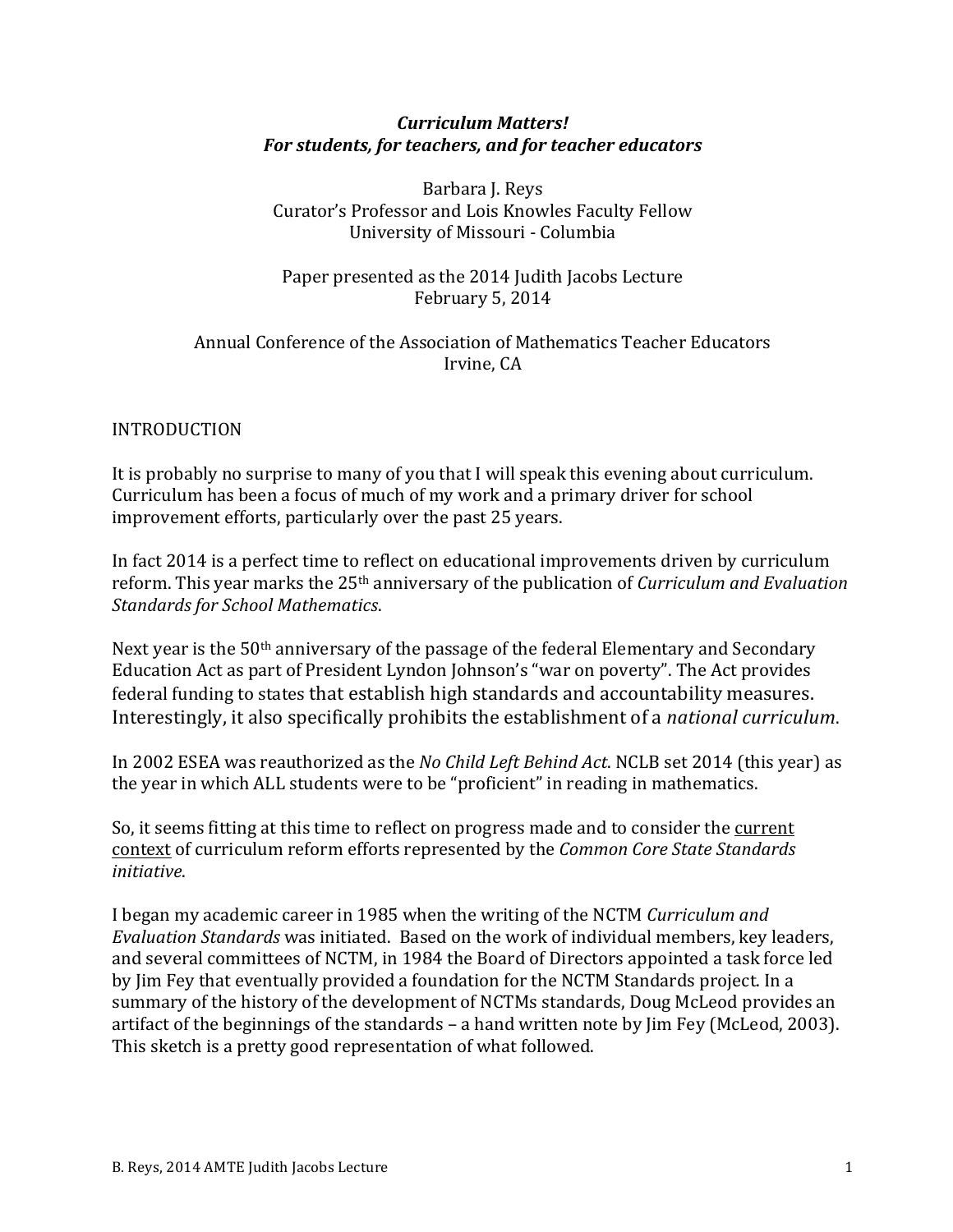Some of the "more senior" mathematics educators in the audience may recall, as I do, using the "brown paper cover" version of the DRAFT NCTM standards, released in 1987. That document, and the other NCTM Standards documents that followed, set forth a vision of mathematics education that prioritized conceptual development, reasoning, problem solving, and active student engagement in learning.

Not long after the release of the NCTM Standards in 1989, the National Science Foundation stimulated the development of what was called "standards-based" curriculum materials.

Much of my career has been shaped by these events – the articulation of standards or learning goals and the development of curriculum materials aligned to the vision of the NCTM Standards. For the past 25+ years we've witnessed and participated in curriculum reform efforts that were designed to improve student-learning opportunities.

I believe the NCTM Standards and the emphasis on student engagement, conceptual development, and problem solving has had a significant and positive impact on U.S. education. It certainly influenced my thinking about teaching and student learning and I suspect it also shaped much of the work and thinking of members of this audience. Indeed, many of us are still striving to enact this vision as we work with future and inservice teachers. 

I also believe that NCTM's curriculum reform efforts have contributed to increased student learning. Since 1990, the rising level of student performance on national measures such as the ACT, SAT, and NAEP are evidence of the success of the reform efforts – much of which was initiated by NCTM.

For those who'd like to review a more complete discussion of the steady rise in national measures of student achievement (despite what the media and many politicians say about the decline of American public education), I encourage you to read a thoughtful presentation of the NAEP data by Pete Kloosterman & Crystal Walcott in the 2010 NCTM Yearbook. I'll simply reiterate here their claims that much of the increase in student opportunities to learn, in the curriculum students are offered, and in student performance in mathematics – can be attributed to the NCTM-inspired curriculum reform efforts. In a separate paper published this year, Zalman Usiskin (2014) describes data from NAEP as well as other measures including the SAT. His conclusion is that, at all grade levels, U.S. students have substantially higher scores than their peers of a generation ago.

There is still much work to be done - particularly in raising performance across different student ethnic and socio-economic groups. Even among high performing schools – updating the curriculum and creating an atmosphere that engages and interests students in studying mathematics should continue to be a major focus of work. There are far too many students in all types of schools – who are not interested in mathematics and do not see its relevance for their future.

Today we find ourselves once again returning to a reform agenda that is based on curriculum – in this case, the *Common Core State Standards* initiative – begun not by NCTM but instead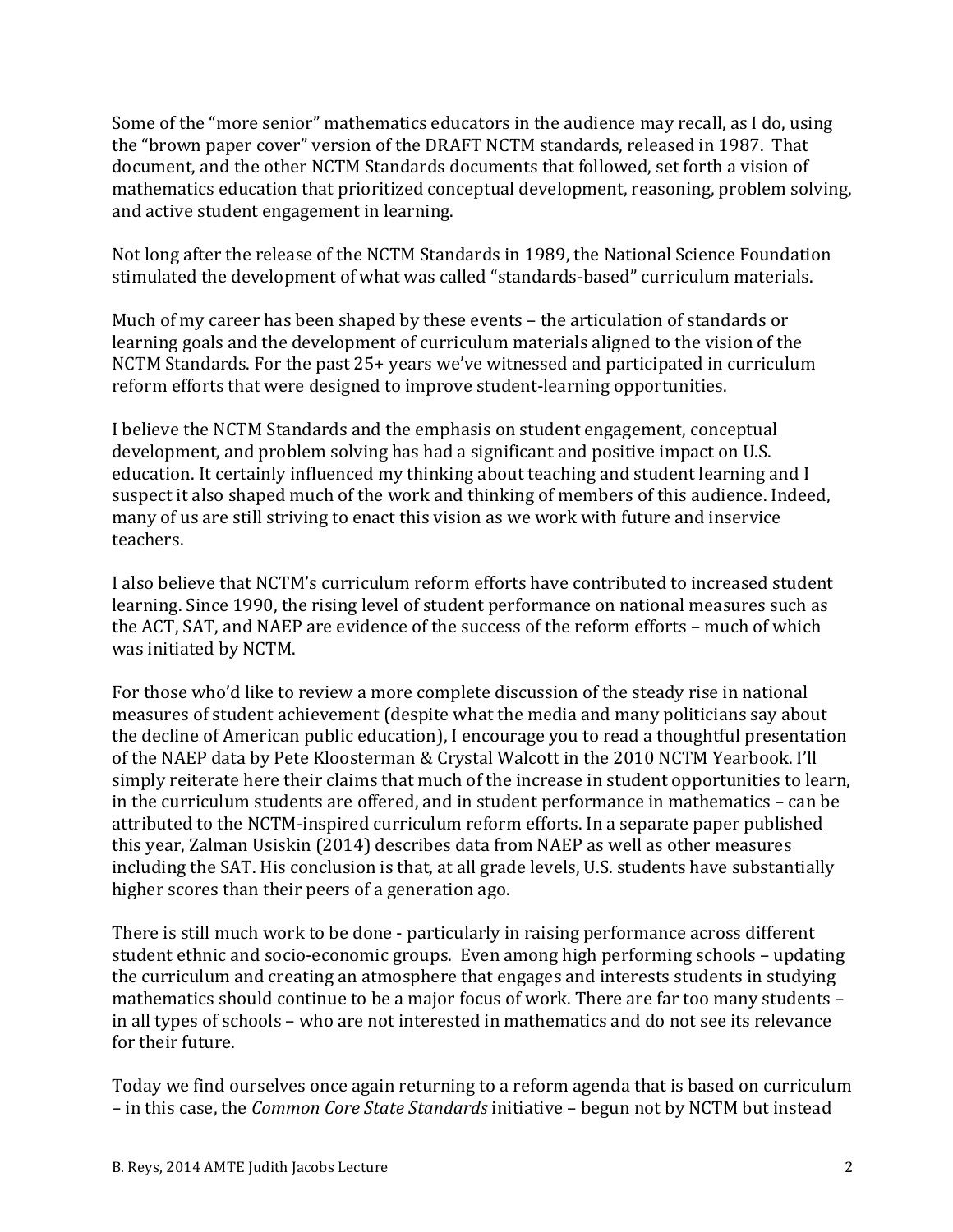by a consortium of state governors. Intended as a starting point  $-$  a set of common mathematics learning goals  $-$  it has recently become a lightening rod for unproductive and distracting conversations about school mathematics (much like the NCTM Standards became a focal point for controversy years after its publication).

My goal in this presentation is to provide a status report regarding the Common Core, identify some open questions that need our attention, and finally to challenge us, as mathematics teacher educators, to consider our own role in supporting teachers and students engaged in implementing curriculum reform.

#### CCSSM AS A CONTEXT FOR REFORM/IMPROVEMENT

Since the passage of ESEA in 1965 policy-based efforts to improve the K-12 educational system in the U.S. and promote increased student learning in mathematics have employed a "standards-based" reform strategy.

When educational policy researchers use this term, they are not necessarily referencing NCTM Standards or the NCTM vision of school mathematics. Instead, they refer to a reform agenda that, according to Goertz, seeks to "establish clear goals for student achievement through the establishment of standards and related assessments, generate data to improve teaching and learning, create incentives for change through rewards and sanctions, and provide assistance to low-performing schools" (Goertz, 2008).

Confrey and Maloney (2011) describe standards and high-stakes assessments as policyimposed "bookends" of a reform strategy designed to stimulate change. In this system, success is defined by the extent to which student scores on assessments based on the standards increase and eventually match or exceed international benchmarks.

What happens between the bookends of this policy-imposed system is the hard work of teachers and educational leaders in designing, and implementing instruction and organizing mathematics education systems that support student learning of mathematics. Key features of the "internal" work (central column) of a standards-based accountability system are: instructional practices and curriculum materials that teacher's use to engage students. These internal features are highly dependent on the knowledge and skills of teachers and are influenced by the nature and extent of their initial and ongoing professional development (the primary work of teacher educators).

The standards-based reform strategy, which characterizes and was fueled by the reauthorization of ESEA in 2001 (called No Child Left Behind), was and remains very much a state-based initiative. It initially lead to each of 50 states having their own set of gradespecific standards, their own aligned assessments, and their own proficiency targets – with the common goal of elevating all students to proficiency by 2014 (this year!).

Although the NCTM Standards were, in many cases, the starting point for the creation of state-level standards, the resulting grade-by-grade learning goals differed – sometimes dramatically. One result was the publication of state-specific textbook editions to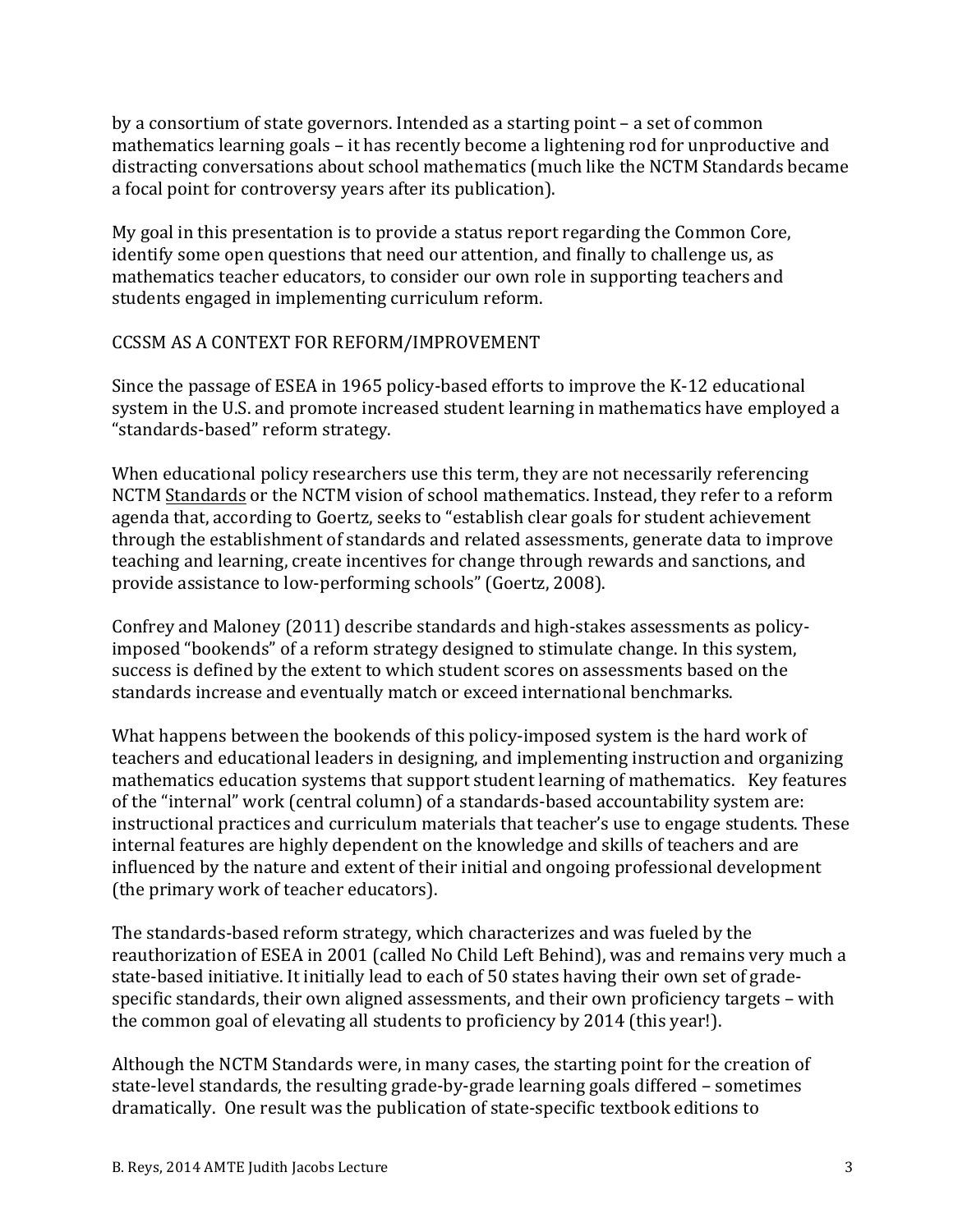accommodate the standards of large state adoptions, such as California, Florida, and Texas. In other cases, lessons were added to existing textbooks to accommodate state-specific requirements/standards.

It is my belief that the differences across state standards (and related assessments) regarding **what** to teach and **when** to emphasize particular mathematics topics practically guaranteed large textbooks with superficial attention to many topics and lead to textbooks that were not only "a mile wide and an inch deep" but, along with supplemental material, also "a foot tall."

### To illustrate:

In  $2007$  – well before the development of the Common Core – my colleagues and I examined the fourth grade learning goals (standards) of the 10 largest states in the U.S. (Reys, et al., 2007) We compiled the learning goals from these states, identifying 108 unique goals for grade 4 across these 10 states. So, for grade 4, a textbook author would need to attend to 108 unique learning goals in order to align with standards in just these 10 states!

We then looked for what was common in the list across the states. At the extreme end, only 4 of the 108 standards were, in fact, common across all 10 states. These 4 common standards included: *read, write, compare, and order whole numbers.* 

Perhaps more surprising were the large number of standards (28 of 108) that appeared in only one of the ten states. Examples included: *Use concrete materials and symbolic notation* to represent numbers in bases other than base ten, such as base five.

While we examined in detail just one grade level (grade 4), it was clear that although the states had used NCTM Standards as a general guide, there was no substantial common curriculum by grade across the states.

This is one of the problems that the Common Core was intended to address. The idea was for states to collaborate in establishing rigorous standards that were based, when possible, on current understanding of student learning and development, and prepare all students for college and/or careers that provide an adequate standard of living. With consensus on a common set of standards AND high quality assessments that are aligned to the common standards, teachers, curriculum developers, and educational leaders could focus their attention on supporting student learning. That is, we could focus on **teaching and learning**, the central column of the reform strategy.

Although the Common Core is not perfect, it has some positive features and is, in my opinion, a stronger, clearer, more focused and coherent set of standards than was the case of many (most) state standards. I believe the Common Core represents an improvement over many state standards in several key areas:

**First**, it recognizes the importance of conceptual development and student understanding. This may seem obvious but I recall not too long ago that in some states the term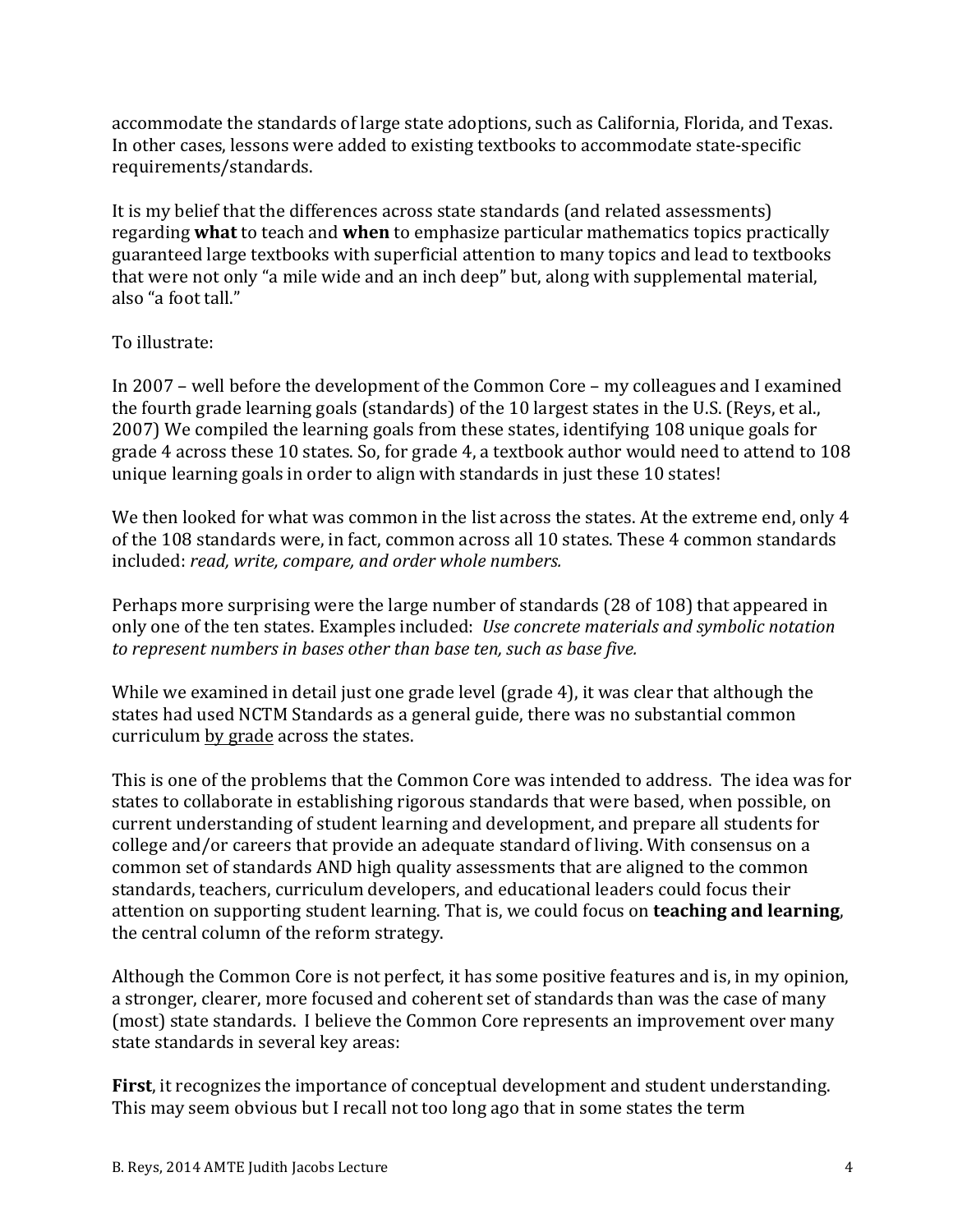"understand" could not be used in standards documents because it was believed (assumed) that one could not assess understanding. According to Zalman Usiskin, there are 265 instances of the word "understanding" or "understand" in the Common Core. These standards have certainly given us license to both focus on conceptual development and assess student understanding.

**Second**, the Common Core prioritizes the development of mathematical practices. While the content standards dominate the document, the Common Core, like the NCTM standards, make it clear that the development of problem solving and reasoning are bedrocks of a strong mathematics education.

To be honest, I would have preferred that the Common Core not generate yet another list of important process or practice goals. I think we have adequate lists and perhaps better articulations of the processes and practices we see as a central goal of mathematics programs in the form of the NCTM process standards, the proficiencies identified in the NRC document, Adding It Up, and in the habits of mind described by Cucuo, Goldman, and Mark (1996). However, the inclusion of the mathematics practices in the Common Core is a clear sign that there is consensus on a complete mathematics education being more than a set of skills, formulas, and algorithms - that thinking is essential!

A **third** strength of the Common Core is that, at least in some cases, the content standards are based on learning progressions that are derived from research on student thinking and development.

Of course, there is room for improvement in the Common Core. While some of the standards learning progressions are both thoughtful and thorough, others are incomplete or based on best guesses rather than research evidence. And there is expertise within the mathematics education community to improve the progressions. Indeed, several research groups have begun to discuss improvements.

To illustrate, I reference here the work of a group of CSMC scholars under the leadership of Jack Smith. Jack's group took on the task of a careful review and critique of the measurement strand of the Common Core. In a thoughtful review, the group identified several areas that will require attention in the next iteration of the Common Core. A quick look at one topic will illustrate. In grade 5 of the Common Core, volume is a focus of attention  $-$  what it is and how it can be measured. The progression begins with a focus on the conceptual basis for volume. However, the progression beyond this initial standard is spotty. In grade 6 the emphasis is on working with fractional side lengths and applying a formula. In grade 7 and 8, the expectation is for students to find the volume a cone, cylinder, and sphere. Unfortunately, there is no explicit emphasis within this progression on the importance of understanding and using relationships among these solids to develop and/or use volume formula. For example, that the volume of a cone is related to the volume of a cylinder or sphere with similar dimensions.

Again, this progression can certainly be fixed if there is a process, at some point in the future, for making improvements.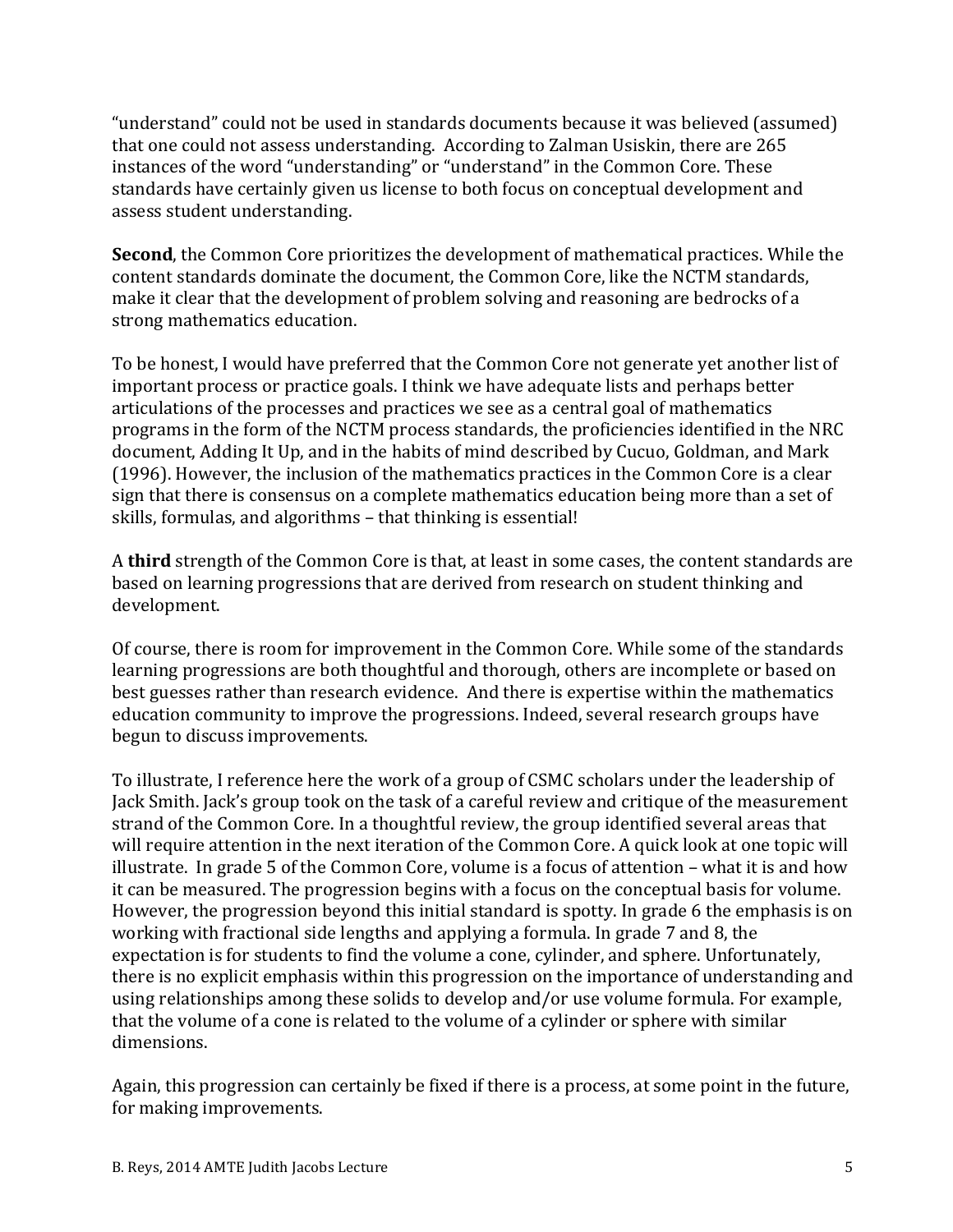In my opinion, the Common Core also falls short in several areas including:

- recognizing that technology is and will continue to change what mathematics students should know and how they might learn some mathematical ideas.
- providing clear guidance at the high school level regarding the organization and integration of content.

There also remain some big OPEN questions regarding the Common Core.

The biggest unknown is whether the Common Core initiative will deliver on the promise of high quality aligned assessments to monitor student learning. And, as I said, we have yet to establish a plan for ongoing maintenance and improvement of the Common Core. Are high quality curriculum materials available to teachers? Will the new Common Core aligned assessments be affordable, of high quality, and useful for more than simply measuring progress?

### IMPLEMENTATION OF CCSSM - STATUS REPORT

Now for a brief look at where we are in the implementation of the Common Core.

Based on our own experience with the NCTM curriculum reform effort of the past 25 years, we know that changing school programs and classroom practices is not easy. Change such as this gets the attention of many people outside of schools including parents, community leaders, and politicians. As Woodrow Wilson once noted, "It is easier to change the location of a cemetery, than to change the school curriculum." While he was referring to the college curriculum, I believe that the statement is equally true of the K-12 mathematics curriculum.

What we've witnessed outside of schools over the past three years, since the rollout of the Common Core, are mixed messages, confusing rhetoric, and a pattern of misinformation. Headlines associated with the Common Core signal some of these themes. [Show] It would be funny if it were not so important!

Recall that the initial response to the Common Core was positive – many states adopted the Common Core very quickly, with few modifications, and the general public thought common curriculum standards made sense. Once the initial enthusiasm subsided and the hard work of implementation began, support for the Common Core has eroded among some constituent groups including segments of the general public.

In addition, some educators, including mathematics educators, were critical from the start.

I believe it is important to distinguish between these two very different streams of concern. They can be characterized in the following way:

• [Some segments of the] General public – There is a general fear of federal control or loss of local autonomy regarding K-12 education. The assumption seems to be that something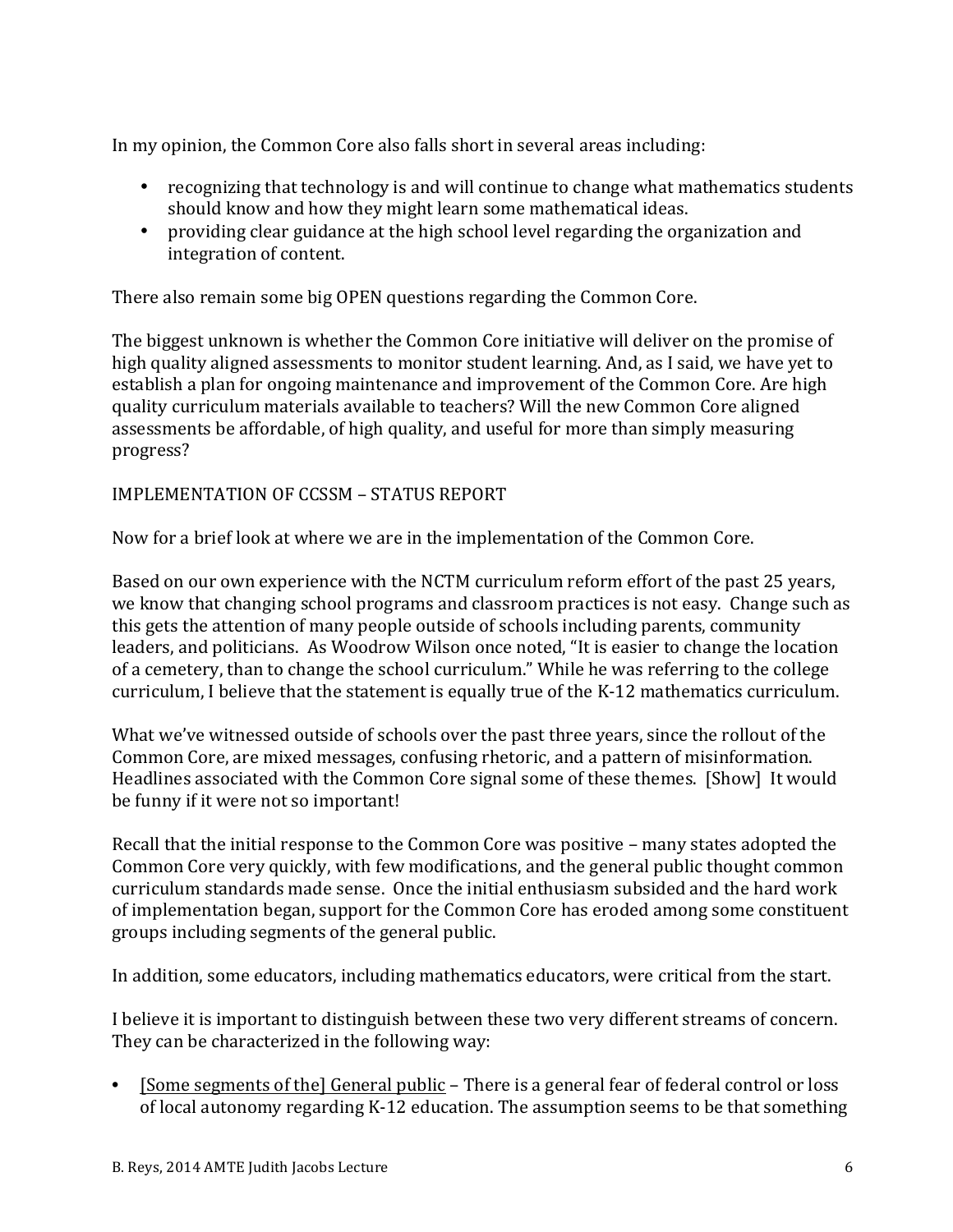supported and/or influenced by the federal government can't possibly be as good as what is done locally. I view this stream of opposition as very political – and I've found that it is difficult to change opinion because the argument is emotional and based on values and a general philosophy of governance rather than on the substance of the Common Core. In these arguments, we hear statements that are often based on misinformation. For example, some believe that the Common Core:

- is a national mandate dictating a national curriculum.
- dictates what textbooks teachers will use.
- includes controversial science curriculum.
- controls the curriculum of charter schools, private schools, religious schools, Catholic schools and homeschooling.
- are an intrusion of student privacy rights and will allow student data to be inappropriately tracked.
- Education community Among educators there is also some dissatisfaction with the content of the Common Core and/or the pace of implementation; cost of implementation; unknowns related to assessments associated with the Common Core; and fear that the Common Core will stifle/limit curriculum innovation and experimentation. This stream of concern is not as loud or as well disseminated but it is just as real. It is the sort of dialogue we NEED in order to improve the standards-based reform effort.

While I worry about these issues, I support the implementation of Common Core because I believe that a common set of learning goals can lead to more focused and coherent curriculum materials and higher quality assessments, and therefore allow us to focus our attention on **teaching** and learning.

# So, how is the Common Core being received by key constituents?

According to a recent Gallup Poll of public opinions regarding education,

- About two-thirds of Americans have not heard of the Common Core.
- Among the third who have heard of the Common Core, about four in 10 said the standards can help make education in the United States more competitive globally; a slight majority of this group said the standards will make the U.S. less competitive or have no effect.

So, 6 out of 10 of the third who have heard about the Common Core are worried (that's less than 20 percent).

It is interesting to note that in prior surveys, the public was generally positive about Common Core and agreed that common standards were a good idea. I suspect that recent opinion polls are influenced by the dominant theme of news reports about Common Core – that is, headlines in media outlets reporting opposition.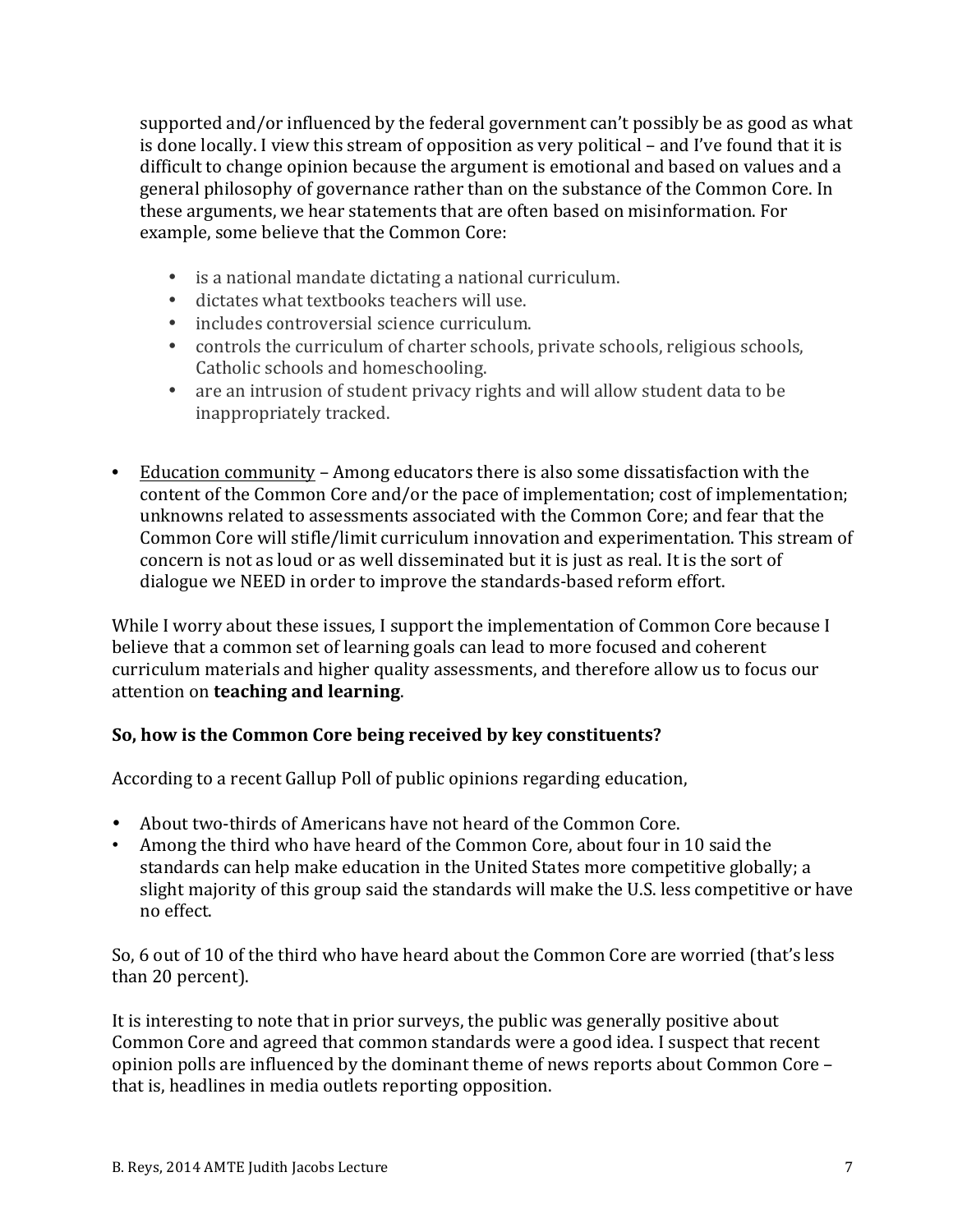On the positive side, the recent Gallup Poll of public opinions also found that:

• Americans think that critical thinking skills are the most important of the 21st-century skills, closely followed by communication skills.

### **What about state agencies – the early and consistent supporters of the Common Core?**

According to a survey conducted by the Center on Education Policy, state agency personnel agreed or strongly agreed that the Common Core in mathematics and English/language arts are more rigorous than their state's previous standards. They also agree or strongly agree that implementing the Common Core will require substantially revised curriculum materials. And they are generally not concerned about the current political backlash to the Common Core.

However, there is a strong and persistent effort to modify or reverse the adoption or delay implementation of the Common Core in some state legislatures. In 2013 alone, 14 state legislatures considered resolutions or bills to delay or stop implementation of the Common Core. The particular legislation differs by state, however there are some common themes ranging from "de-adopting the Common Core" to blocking funding for implementation. Many of these initiatives have been driven by a few well-organized political action groups. Most of this legislation, to date has failed to pass.

However, as of the end of 2013, two states (IN and WI) passed legislation to "delay implementation" until more information regarding the content and costs of Common Core are gathered. Other states such as FL, UT and MA are delaying or reversing their support for the Common Core assessment consortium, choosing instead to create their own Common Core-aligned assessments. Still others such as MI are, at least temporarily, cutting off state funding for implementation of the Common Core. Most recently some states including Arizona and Florida are renaming their state document, removing "common core" in order to deflect some of the criticism.

I suspect that these issues will continue to be discussed and debated in state legislatures throughout 2014. Having personally testified at several state legislative hearings, I believe that legislatures do want what is best for schools and children. My disappointment with legislative action is not with regard to the debate between federal and local control of educational issues. Rather, what disturbs me most is what appears to be a lack of trust of the judgment and recommendations of teachers and school administrators within the state.

## **What about teachers - the key implementers?**

In a recent survey conducted by our own Jeff Choppin, Jon Davis, Core Drake, and Amy Roth McDuffie, middle school teachers agreed that the Common Core content standards are more rigorous than their previous state standards. They perceive the Common Core as requiring them to teach more conceptually and incorporate more communication, problem solving, and exploration. A majority of teachers agreed that new Common Core-aligned state assessment and evaluation systems WILL influence their instructional practices.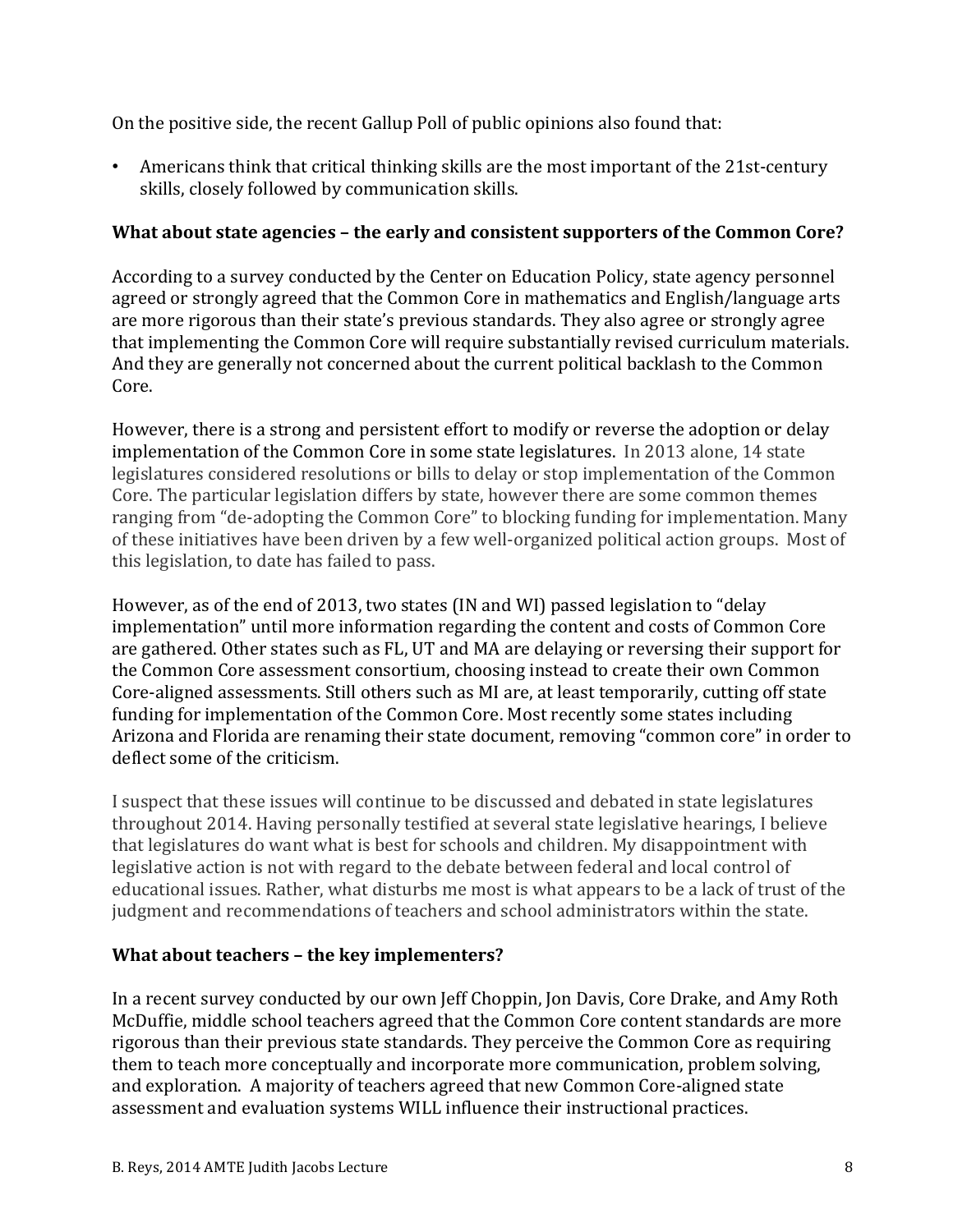## In addition,

- Slightly over two-thirds of the teachers surveyed are using textbooks that were adopted prior to implementation of the Common Core.
- One-third of teachers indicated a need for more support in implementing the Common Core Content Standards and Standards for Mathematical Practice, including betteraligned curriculum materials.
- In the absence of these materials, just over 60% of the surveyed teachers are regularly accessing online resources to supplement their existing textbooks and others are creating their own curriculum materials.

## WHAT'S NEEDED?

To be successful, the Common Core and aligned assessments must be partnered with **content-rich curriculum materials and focused, ongoing professional development focused on improving teaching.** 

Given the changes in emphasis and grade placement of key mathematics concepts and the renewed focus on development of mathematical practices, there is an immediate need for new curriculum materials yet state resources continue to be limited and many schools are not in a position to purchase new textbooks.

It is also the case that new formats and textbook delivery options are emerging including electronic textbooks and internet-based venues for archiving and delivery of content. In fact, some states are encouraging schools to explore and use open source online curriculum materials  $-$  in part because they are low (or no) cost and in part because these materials claim to be Common Core aligned.

These factors are contributing to some strong trends with regards to curriculum material development and use:

**First**, teachers are increasingly drawing upon materials from sources outside their districtadopted textbook to organize instruction. They report doing so in order to align their program to Common Core. In response to the Common Core, several foundations, professional organizations, and state educational agencies have sponsored projects to create and provide supplementary, internet-based instructional materials (individual lessons, units of instruction, or model curriculum). Other groups and individuals have assisted teachers in locating curriculum materials specifically related to the content of Common Core. For example, you can google a Common Core standard by number (e.g., 5.MD.3a) and be directed to multiple sites for "lessons" related to that CC standard!

A **second** trend regarding curriculum materials is the move by some schools and districts to provide e-tablets to all students. School administrators see the use of e-tablets as a way to enrich the technology experience of their students while providing access to current, constantly updated, curriculum resources.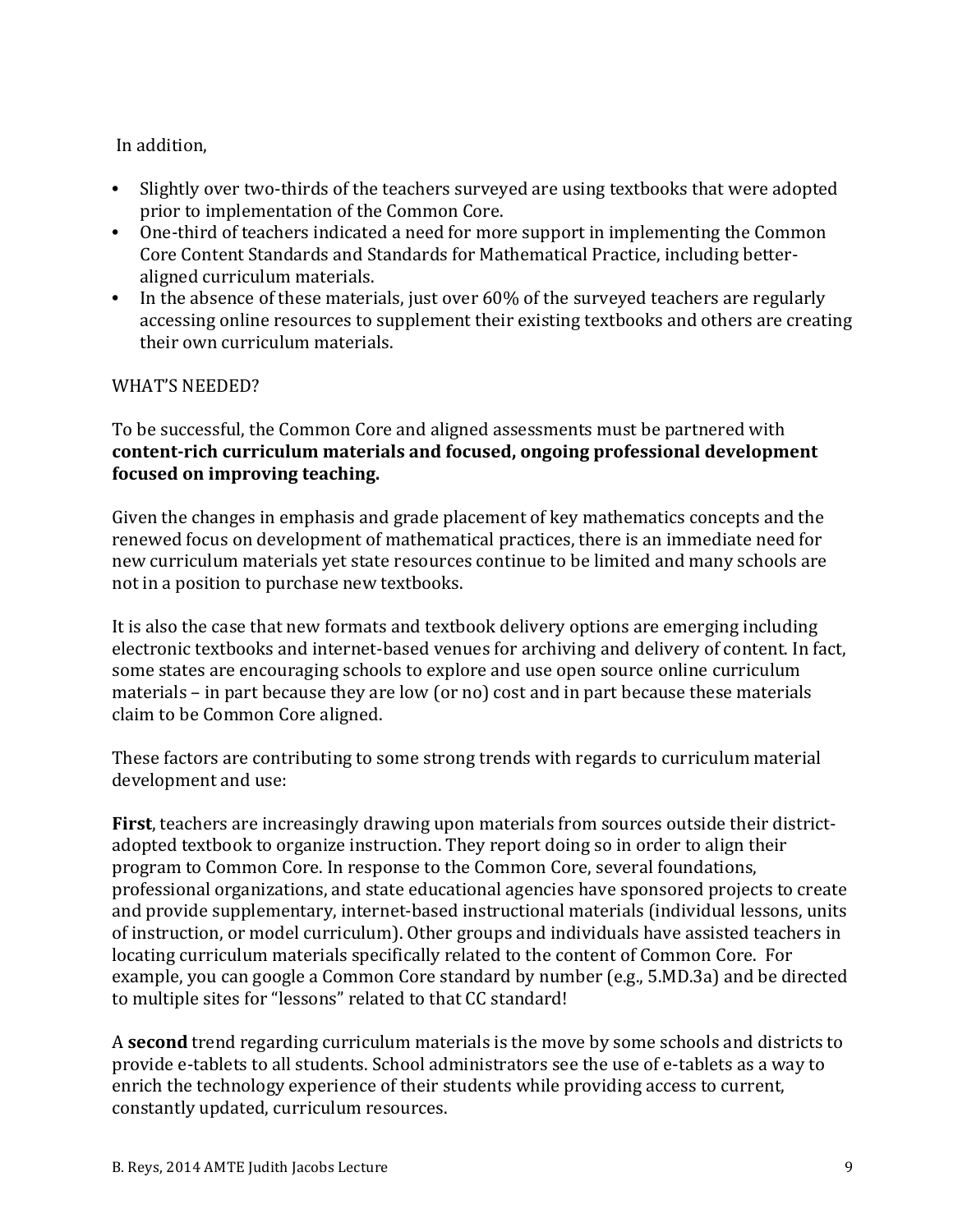Textbook publishers currently offer digital textbook format options so that students (and parents) can access school curriculum via the internet (without taking their textbooks home). 

Twenty-two states have changed their definition of textbooks to include digital content (Fletcher et al., 2012). Some states, including California, mandate that textbook publishers make available online versions of their textbooks. Florida requires that districts spend half their instructional-materials budgets on digital content by  $2015-16$ . (Davis, 2013)

I think this trend will continue to the point that in the not-too-distant future, traditional hardbound mathematics textbooks may no longer be found in U.S. classrooms. Instead, student laptops or e-tablets will provide access to instructional resources for both teachers and students.

We need to remind ourselves that what we've always called "textbooks" don't really have to be TEXT and they don't have to be BOOKS!

Like other technological innovations, the digital delivery of curriculum resources has the potential to strengthen student-learning opportunities. There is also the potential to simply deliver low-quality learning experiences to students via a high-tech medium. As always, the evaluation of any curriculum material should be based on the quality of experience it provides the learner – are rich tasks the basis of the material? Are students challenged and supported in their learning of important content? Are their explicit connections across mathematical ideas and are activities structured to help students see these mathematical relationships? 

#### As Jeremy Roschelle warns,

A digital textbook is **not** just taking an image of a [print] textbook and putting it on an *electronic device to read it. A digital textbook is [should be] something that takes school content and takes advantage of the properties of digital media to produce that school content in a completely new way that's much stronger for learning.* 

The good news is that there are individuals, curriculum development teams, and innovative tech companies currently developing digital resources and platforms that take full advantage of the power, flexibility and adaptability of technology to deliver lessons, problems, activities and other material for use by teachers and/or students. What we need are reasonable and effective ways to evaluate curriculum materials in whatever format they are available.

We must also work with teachers to study the progressions of key topics within the Common Core, collaboratively plan for the development of the mathematical practices, and build instruction that engages students in the study of important mathematical ideas outlined in the Common Core. Perhaps the biggest threat to the success of the Common Core Initiative as an improvement strategy is the lack of national attention and will to quality ongoing teacher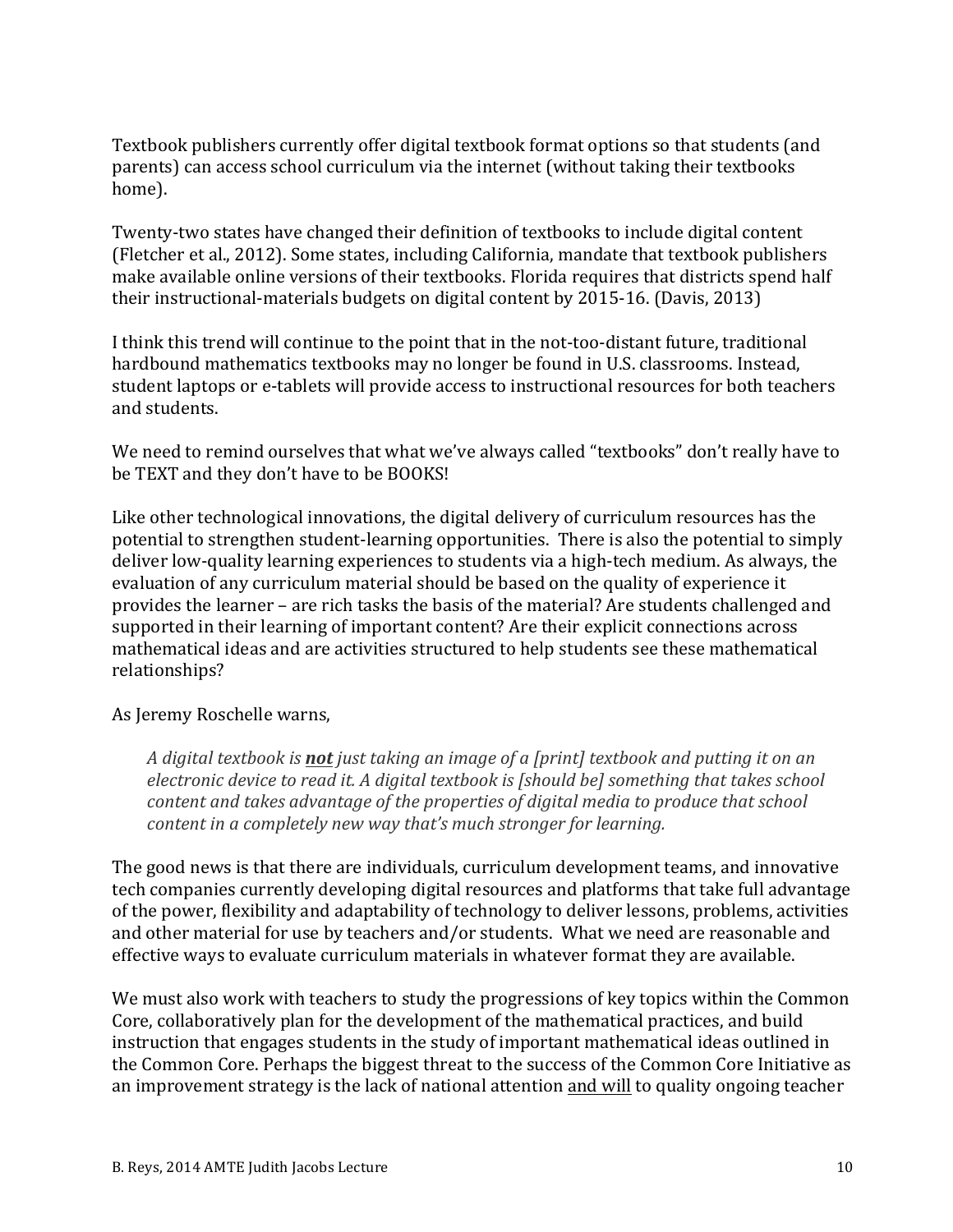development. Unless we find ways to support teachers in their efforts the curriculum reform strategy won't be successful.

Although I have not focused in this talk on the assessments that are part of the Common Core initiative, that is not because of their lack of importance. I've not been involved in the consortia assessment work so I can't speak authoritatively about what is to come, both this year and next. However, I do want to point out several questions that we want to pay attention to regarding any assessments designed to monitor student learning of the Common Core. For example

- Will the state consortia assessments (PARC and SBAC) deliver on the promise of monitoring both mathematics content and practices?
- Will the cost of new consortia assessments (generally higher than states have allocated), inhibit their use?
- How will initial consortia assessment results impact perceptions and willingness to continue with the Common Core initiative?

I believe that the Common Core gives us, as mathematics educators and as teacher educators opportunities to support teachers and student learning. If the initiative is to do this, we must contribute to productive efforts including:

- 1. Ensure that the Common Core is a living document one that will be revised/updated and strengthened on a regular basis as more is learned about student learning of important mathematics ideas.
- 2. Ensure that the Common Core, as implemented and as assessed, keeps the promise of BOTH career and college readiness.
- 3. Adapt and create materials that capitalize on present and emerging technologies to support implementation.
- 4. Promote research-based opportunities for teacher learning.
- 5. Ensure the content and quality of the Common Core-aligned assessments.
- 6. Support research to monitor and learn from implementation of the Common Core.

## ROLE OF MATHEMATICS TEACHER EDUCATORS

Finally, I want to talk a few minutes about our role, as mathematics teacher educators, in preparing teachers for curriculum-based improvement efforts. That is, I want us to consider the emphasis on "curriculum" in our teacher preparation programs.

#### What is the "curriculum" of curriculum in our preservice teacher education courses?

Deborah Ball and her colleagues have provided important leadership in describing many key components of preparation for mathematics teaching. One component of the mathematical knowledge for teaching (MKT) framework that doesn't get enough attention, in my opinion, is "knowledge of curriculum."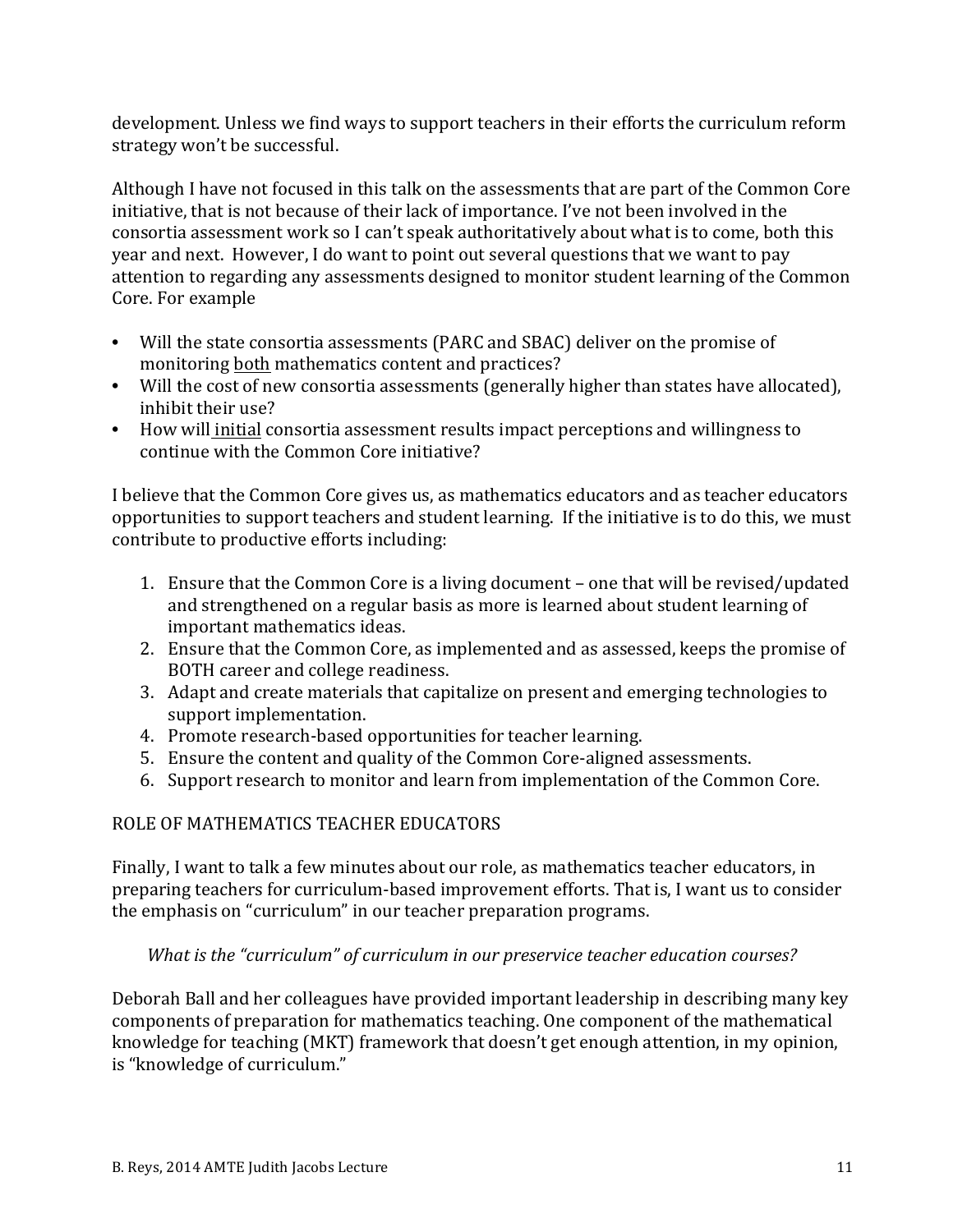Shulman describes this component as "Curriculum knowledge, with particular grasp of the materials and programs that serve as 'tools of the trade' for teachers."

Curriculum knowledge certainly includes knowing well the mathematics content that our preservice teachers will teach. We have help from the CBMS MET2 document to modify and align our mathematics content courses for preservice teachers to the Common Core. But I think there is more we must do. As mathematics teacher educators, we need to consider the methods courses and internships for future teachers - specifically, with regard to "Knowledge of Curriculum."

In my opinion, this component should include attention to:

- Curriculum governance the processes and policies related to articulation of the intended curriculum
- Curriculum standards and learning progressions embedded within the standards
- Curriculum resources problems, tasks, sequenced lessons as well as lesson construction.
- Alignment of standards, materials, assessments

I'd like to suggest several key questions related to each area. My goal here is to help you think about what you currently attend to within methods courses for teachers and what modifications you may need to make.

With regard to curriculum governance, our preservice students need experiences that help them understand how the following questions get answered:

- *What mathematics should students learn and when should it be a focus of instruction?*
- *Who decides and what evidence (or values or orientations) inform these decisions?*
- *What is the federal, state, district, and school role in curriculum guidance/governance? Individual teacher role?*

Likewise, our preservice teachers need lots of experiences related to understanding the intended curriculum as outlined in standards documents including progressions of key content embedded within the standards:

- *What are the big ideas and emphasis for students in particular grades or across a span of grades?*
- *How do these mathematical ideas/topics develop over time?*
- *What variations in development of understanding and proficiency might be expected? In what* ways can teachers support learners at different points in the learning progression?

Another important area of study is curriculum resources .

- *What tools and resources are available to support teaching (and learning) of key mathematical ideas?*
- *How do curriculum materials differ?*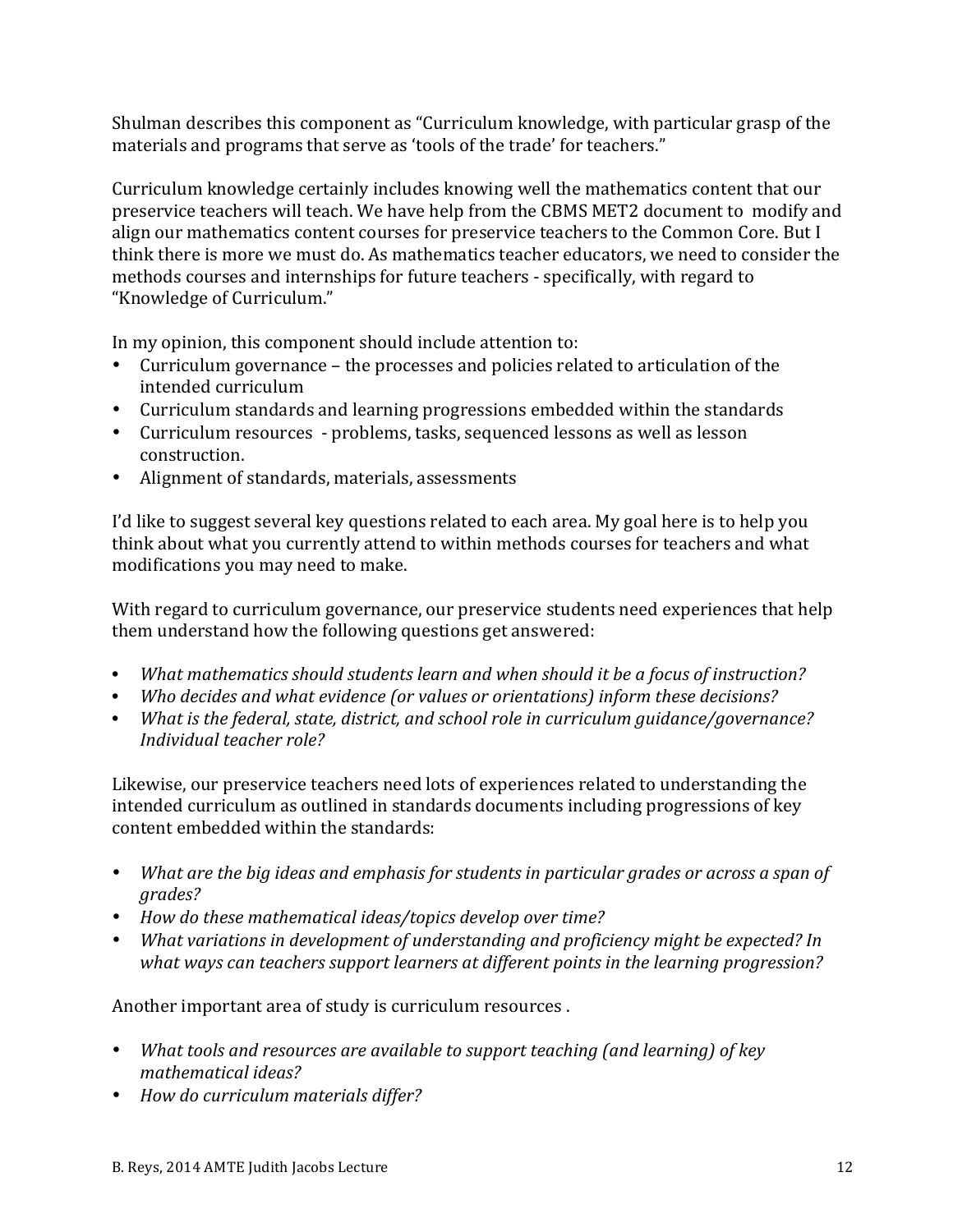• *What are key features or characteristics of worthwhile mathematics tasks, activities, and/or lessons?*

Our students should also have a general understanding of what it means for curriculum to "align." 

- *What does it mean for learning goals, materials, and assessments to be "aligned."*
- *How do teachers evaluate the alignment of goals, materials, and assessments?*

I'm sure others in this audience can improve upon the list and the questions that I've noted here. In fact, I challenge AMTE members to think about the *curriculum of curriculum* in their teacher preparation program, particularly at this time when curriculum is playing such an important role in school improvement efforts.

## CLOSING

In closing, let me emphasize that while I believe high quality curriculum is necessary for a strong mathematics education program, it is by no means sufficient. Many things MATTER. These include:

- 1. Knowledgeable, well-supported **teachers**.
- 2. **Teaching** that engages students.
- 3. High quality **curriculum**.
- 4. **Student** attitude, beliefs, work ethic.
- 5. School leadership and parental support.

All of these things matter and the absence of any one of them can jeopardize student learning experiences. 

Given the current focus on curriculum I hope AMTE members will be engaged in supporting teachers and schools in the implementation of the Common Core. I encourage you to:

- Study it, identify areas of strength, and help teachers (preservice and inservice) enact instruction that builds on these strengths;
- Discuss (with colleagues and teacher leaders) the challenges of implementation and develop ways to support teachers in overcoming these challenges.
- Engage in professional dialogue with other mathematics teacher educators to share ideas and resources for supporting curriculum study in pre and inservice teacher development.

Again, I want to thank the AMTE Board, the Conference Program Committee, and Judith Jacobs for this opportunity to speak tonight.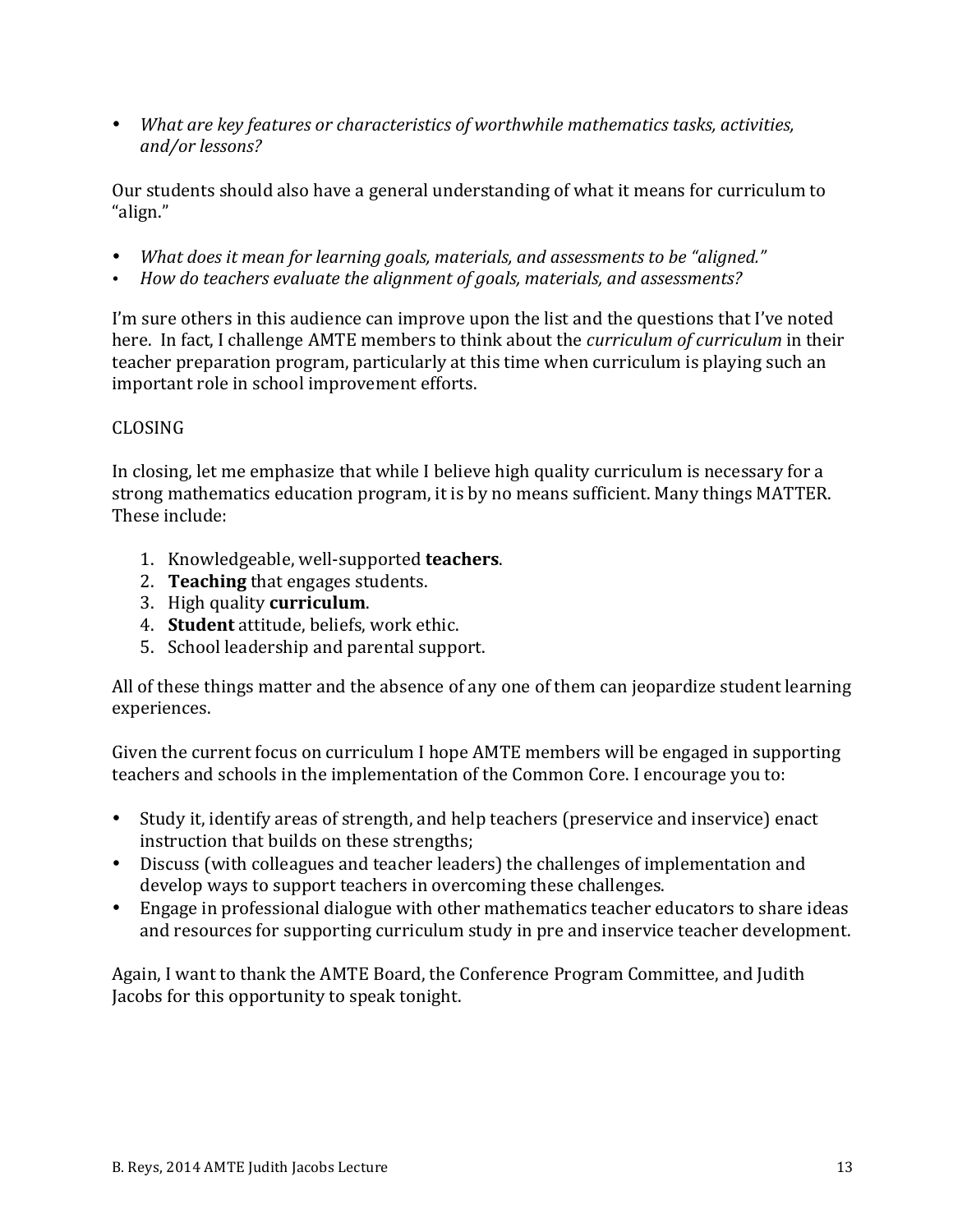#### **References**

- Ball, D. L., Thames, M. H., & Phelps, G. (2008). Content knowledge for teaching: What makes it special? *Journal of Teacher Education,* 59 (5), 389-407.
- Bushaw, W. J. & Lopez, S. (2013). The  $45<sup>th</sup>$  annual PDK/Gallup Poll of the Public's Attitudes Toward the public schools. *Kappan*, 95(1), 9-25.
- Choppin, J., Davis, J., Drake, C., & Roth McDuffie, A. (2013). *Middle school teachers perceptions* of the Common Core State Standards for Mathematics and related assessment and teacher evaluation systems: The Warner Center for Professional Development and Education Reform.
- Center for Educational Policy (2013). Year 3 of Implementation of the Common Core State Standards: An Overview of States' Progress and Challenges.
- Confrey, J., & Maloney, A. (2011). Engineering [for] Effectiveness in Mathematics Education. *Highly Successful STEM Schools or Programs for K-12 STEM Education: A Workshop.* Washington, D.C.: National Academies Board on Science Education and Board on Testing and Assessment.
- Davis, M.R. (2013). 'Big three' publishers rethink K-12 strategies. Education Week. Retrieved at: http://www.edweek.org/dd/articles/2013/02/06/02textbooks.h06.html
- Dorsey, C. (2013). Perspective: Defining a Deeply Digital Education., *Concord Consortium* Retrieved from http://www.concord.org/publications/newsletter/2011fall/perspective.
- Fletcher, G., Schaffhauser, D., & Levin, D. (2012). Out of print: Reimagining the K-12 textbook in a digital age. Washington, DC: State Educational Technology Directors Association (SETDA). Retrieved from http://www.setda.org/c/document\_library/get\_file?folderId=321&name=DLFE-1598.pdf
- Garfunkel, S., Hirsch, C., Reys, B.J., Marrongelle, K., and Sztajn, P. (2012). An Agenda for Action: Implementation of the CCSS. Retrieved at: http://www.mathismore.net/resources/MovingForward/Agenda.pdf
- Goertz, M. E. (2009). Standards-based reform: Lessons from the past, directions for the future. In K. Wong & R. Rothman (Edsx), *Clio at the Table: Using History to Inform and Improve Education Policy* (pp. 201-219). New York: Peter Lang Publishing.
- Kloosterman, P. and Walcott, C. (2010). What we teach is what students learn: Evidence from National Assessment. In Reys, B.J. and Reys, R. E. (Eds.) Mathematics Curriculum: Issues, *Trends, and Future Directions* pp.89-102. Reston, VA: National Council of Teachers of Mathematics.